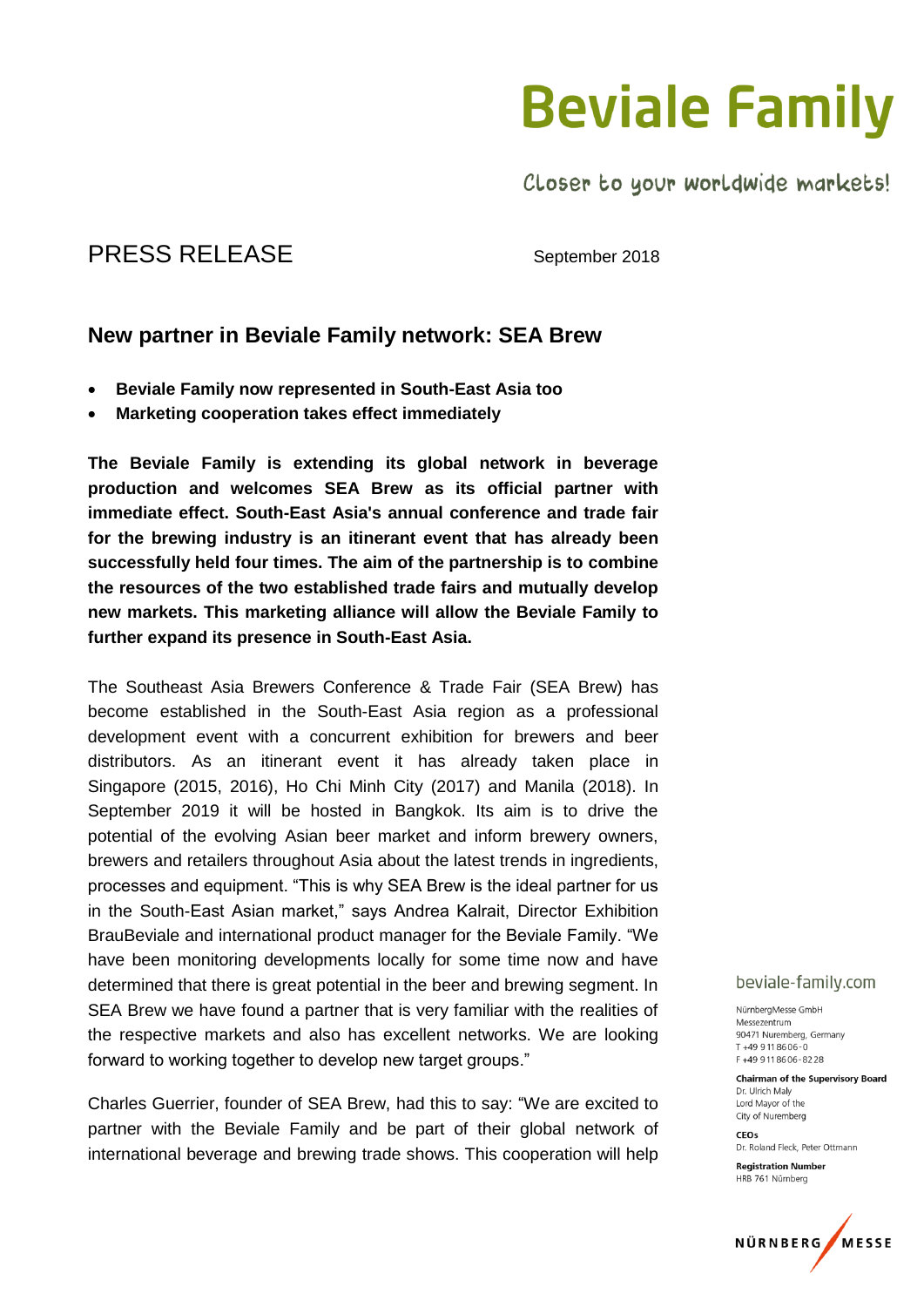# **Beviale Family**

Closer to your worldwide markets!

grow awareness of the opportunities emerging within Asia for both brewers and industry suppliers and help unlock the region's potential".

**SEA Brew, the annual Southeast Asia Brewers Conference & Trade Fair** attracts brewers, distributors and investors from across the Asian region. They come together to exchange ideas and gain insights from global experts into the latest technological innovations in order to keep up with the fast-paced developments of the industry. The conference and attached trade fair was established in 2015 to support the growing demands on both production and distribution in a rapidly developing industry. In line with being a truly regional event, SEA Brew moves to a new host city every year.

For more information please visit: **www.sea-brew.com**

#### **Beviale Family offers international expertise in the beverage industry**

NürnbergMesse Group demonstrates its expertise in the beverage industry on an international stage, beginning with BrauBeviale, the international capital goods fair for the beverage industry in Nuremberg. This is where for over 40 years, the sector has been showcasing all aspects of the production process chain for beverages, such as raw materials, technologies, logistics and marketing. Other members of the product family are operating in important growth markets worldwide: Beviale Moscow, for example, is the first and only trade fair for the entire beverage industry in Eastern Europe. CRAFT BEER CHINA in Shanghai is becoming established as the gathering place for the Chinese craft beer community, while CRAFT BEER ITALY in Milan is the B2B platform for the Italian sector. In Bangalore, CRAFT DRINKS INDIA is designed to meet the needs and interests of the fast-growing drinks market in India. The Beviale Family also supports other projects through collaborations. It is represented in Brazil, for example, through the Feira Brasileira da Cerveja in Blumenau. SIBA's BeerX, Britain's largest trade fair about beer and brewing, is also an official partner to the Beviale Family. And ProPak Asia is likewise a part of the global network for the beverage industry. The "international sponsors" of the Beviale Family are Doemens Akademie and the VLB, the Berlinbased teaching and training institute for brewing. Other projects are in the planning phase.

For details and dates go to: **www.beviale-family.com**